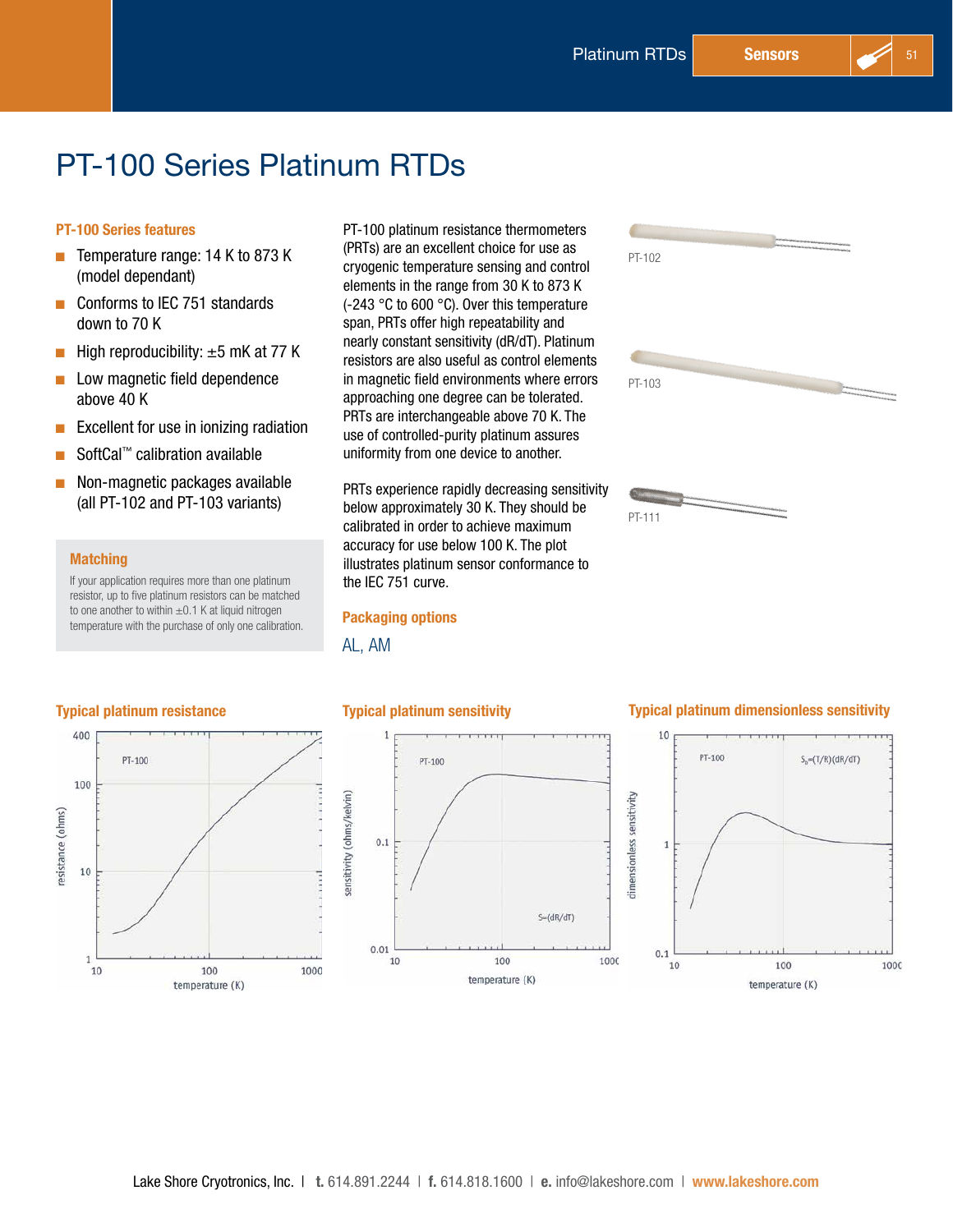#### **Specifications**

Standard curve IEC 751

Recommended excitation 1 mA

Dissipation at recommended excitation 100 µW at 273 K

Thermal response time PT-102 & PT-103: 1.75 s at 77 K, 12.5 s at 273 K; PT-111: 2.5 s at 77 K, 20 s at 273 K

Use in radiation Recommended for use in ionizing radiation environments—see Appendix B

Use in magnetic field Because of their relatively low magnetic field dependence above 30 K, platinum sensors are useful as control elements in magnetic field applications when some error can be tolerated—see Appendix B

**Reproducibility'** ±5 mK at 77 K

#### Soldering standard J-STD-001 Class 2

<sup>1</sup> Short-term reproducibility data is obtained by subjecting sensor to repeated thermal shocks from 305 K to 77 K

#### PT-100 Series interchangeability



#### Physical specifications

|        | <b>Mass</b> | Lead type                        | <b>Internal</b><br>atmosphere | <b>Materials used</b>                                                                                                                                   | <b>UHV</b><br>compatible | Non-<br>magnetic<br>package |
|--------|-------------|----------------------------------|-------------------------------|---------------------------------------------------------------------------------------------------------------------------------------------------------|--------------------------|-----------------------------|
| PT-102 | 250 mg      | 2, platinum                      | Partially filled<br>powder    | Platinum winding partially<br>supported by a high<br>temperature alumina powder<br>inside a ceramic tube.<br>platinum lead wires                        | No                       | Yes                         |
| PT-103 | 120 mg      | 2, platinum                      | <b>Fully filled</b><br>powder | Platinum winding fully<br>supported by a high<br>temperature alumina powder<br>inside a ceramic tube.<br>platinum/rhodium lead wires                    | Somewhat                 | Yes                         |
| PT-111 | 52 ma       | 2, platinum-<br>coated<br>nickel | Solid glass                   | One platinum band wound<br>onto a glass tube which<br>is protected from the<br>environment by a layer of<br>glaze, platinum coated nickel<br>lead wires | Yes                      | No                          |

#### Range of use

|        | <b>Minimum limit</b> | <b>Maximum limit</b> |
|--------|----------------------|----------------------|
| PT-102 | 14 K                 | 873 K                |
| PT-103 | 14 K                 | 873 K                |
| PT-111 | 14 K                 | 673 K                |

#### SoftCal™ accuracy

|                                                                   | 30 K to 305 K to 400 K to 475 K to 500 K to<br>305 K 400 K 475 K 500 K 670 K |  |  |
|-------------------------------------------------------------------|------------------------------------------------------------------------------|--|--|
| 2S $\pm$ 0.25 K $\pm$ 0.9 K $\pm$ 1.3 K $\pm$ 1.4 K $\pm$ 2.3 K   |                                                                              |  |  |
| 3S $\pm$ 0.25 K $\pm$ 0.25 K $\pm$ 0.25 K $\pm$ 1.4 K $\pm$ 2.3 K |                                                                              |  |  |
|                                                                   |                                                                              |  |  |

2S: 77 K and 305 K 3S: 77 K, 305 K and 480 K

#### Calibrated accuracy

|       | Typical sensor accuracy <sup>2</sup> |                                  |                        |  |  |
|-------|--------------------------------------|----------------------------------|------------------------|--|--|
|       | <b>Calibrations</b><br>to 800 K      | <b>All other</b><br>calibrations | stability <sup>3</sup> |  |  |
| 30 K  | $+10$ mK                             | $+10$ mK                         |                        |  |  |
| 77 K  | $+12$ mK                             | $+12$ mK                         | $±10$ mK               |  |  |
| 305K  | $\pm 23$ mK                          | $+23$ mK                         |                        |  |  |
| 400 K | $+210$ mK                            | $+41$ mK                         |                        |  |  |
| 500 K | $+210$ mK                            | $±46$ mK                         |                        |  |  |
| 800 K | $\pm 310$ mK                         |                                  |                        |  |  |

<sup>2</sup> [(Calibration uncertainty)<sup>2</sup> + (reproducibility)<sup>2</sup>]<sup>0.5</sup> for more information see Appendices B, D, and E

<sup>3</sup> If not heated above 475 K—long-term stability data is obtained by subjecting sensor to 200 thermal shocks from 305 K to 77 K

#### Typical magnetic field-dependent temperature errors<sup>4</sup> ΔT/T (%) at B (magnetic field)

| Package parallel to field B |       |           |      |      |  |  |
|-----------------------------|-------|-----------|------|------|--|--|
| 2.5T                        | 5 T   | <b>8T</b> | 14 T | 19 T |  |  |
| 20                          |       | 100       | 250  |      |  |  |
| 0.5                         | 1.5   | 3         | 6    | 8.8  |  |  |
| 0.04                        | 0.14  | 0.4       |      | 1.7  |  |  |
| 0.01                        | 0.001 | 0.02      | 0.07 | 0.13 |  |  |
|                             |       |           |      |      |  |  |

 $4$  Recommended for use when T  $\geq$  30 K

#### Temperature response data table (typical) See Appendix G for expanded response table

|       |             | <b>PT-100</b> |              |
|-------|-------------|---------------|--------------|
|       | $R(\Omega)$ | $S(\Omega/K)$ | (T/R)(dR/dT) |
| 20K   | 2.2913      | 0.085         | 0.74         |
| 50 K  | 9.3865      | 0.360         | 1.90         |
| 77 K  | 20.380      | 0.423         | 1.60         |
| 150 K | 50.788      | 0.409         | 1.20         |
| 300 K | 110.354     | 0.387         | 1.10         |
| 600 K | 221.535     | 0.372         | 1.00         |
| 800 K | 289.789     | 0.360         | 1.00         |